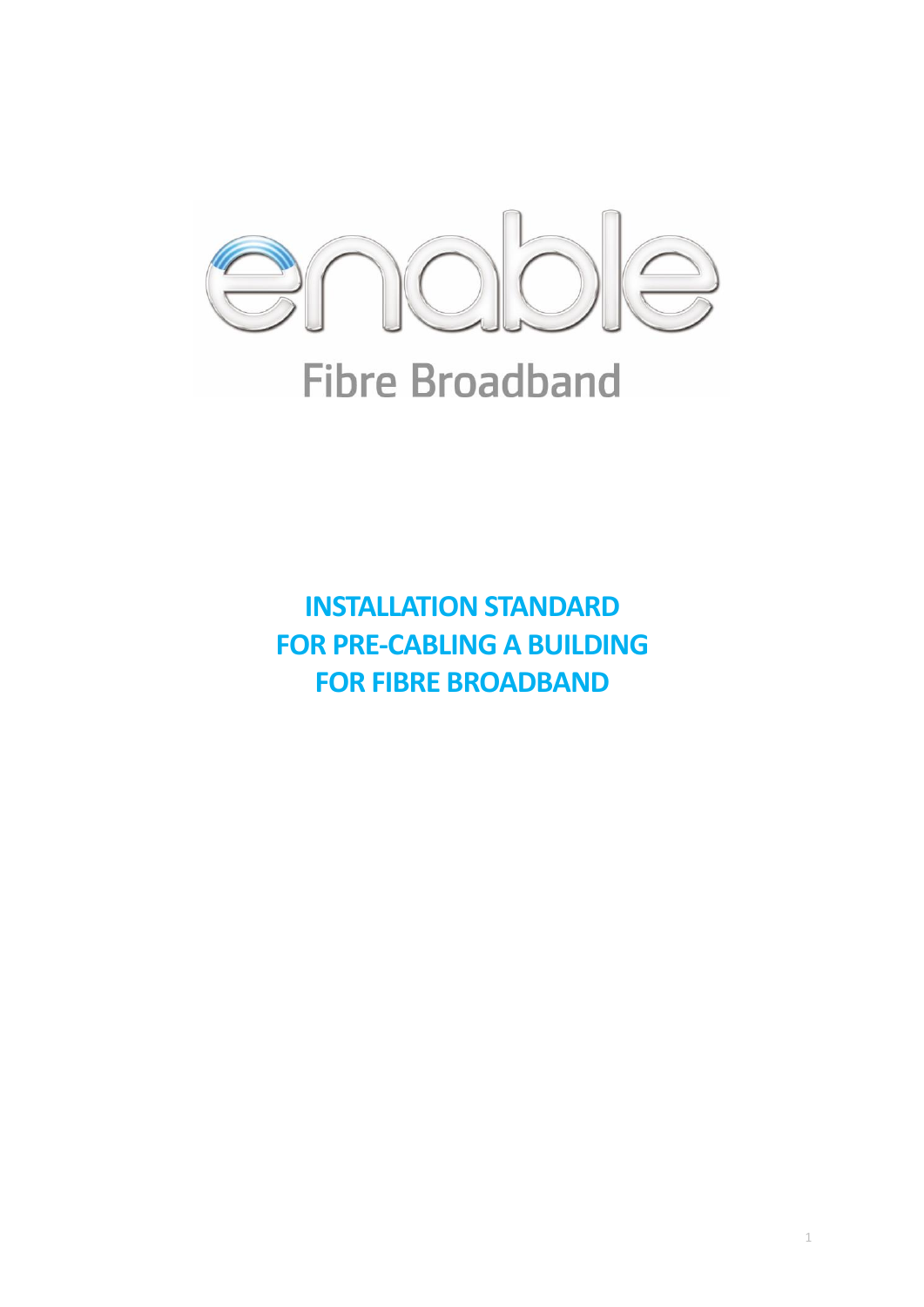# **Table of Contents**

| $\mathbf{1}$ |                                                                           |
|--------------|---------------------------------------------------------------------------|
| 1.1          |                                                                           |
| 1.2          |                                                                           |
| 1.3          |                                                                           |
| 1.4          |                                                                           |
| 1.5          |                                                                           |
| 1.6          |                                                                           |
| 1.7          |                                                                           |
| 1.8          |                                                                           |
| 1.9          |                                                                           |
| 1.10         |                                                                           |
| 1.10.1       |                                                                           |
| 1.10.2       |                                                                           |
| $\mathbf{2}$ |                                                                           |
| 2.1          |                                                                           |
| 2.1.1        |                                                                           |
| 2.1.2        |                                                                           |
| 2.1.3        |                                                                           |
| 2.2          |                                                                           |
| 2.2.1        |                                                                           |
| 2.2.2        |                                                                           |
| 2.2.3        |                                                                           |
| 2.2.4        |                                                                           |
| 2.2.5        | Home Distribution Box (Residential) or Communications Panel (Business) 10 |
| 2.2.6        |                                                                           |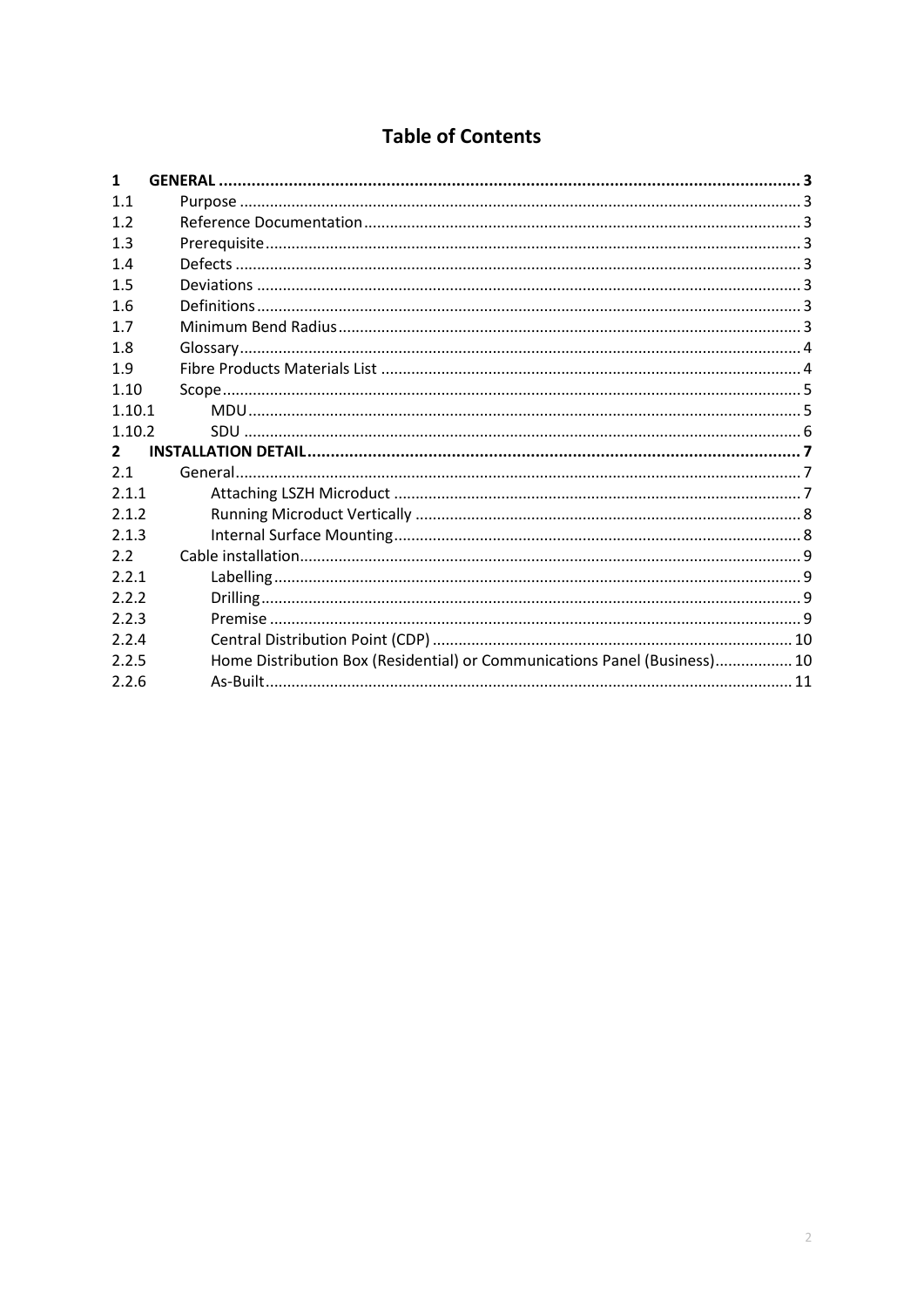## **1 GENERAL**

## **1.1 Purpose**

The purpose of this document is to provide a simple instruction that can be used to design or construct any premise to ensure it is fibre ready. It applies to new buildings and if an existing building is being retrofitted and internal access (stud work, risers etc.) is available.

#### **1.2 Reference Documentation**

IS003 (Enable Services Standards – General)

### **1.3 Prerequisite**

Personnel must have suitable industry training and / or qualification before undertaking this work.

#### **1.4 Defects**

Any defects caused must be rectified prior to closing up any walls, ceilings etc., otherwise it could result in the fibre path being unusable and surface mounted conduit being used.

#### **1.5 Deviations**

Any need to deviate from this standard must be discussed with, and approved by, an appropriate ESL representative before continuing by calling 0800 4 FIBRE (0800 434 273) option 1.

## **1.6 Definitions**

#### **Pre-fibred Low Smoke Zero Halogen (LSZH) Microduct**

- This is a LSZH microduct and is for internal use only
- This can be pre-populated with 2 fibre product or empty
- Empty microduct can have up to 24 fibre cable blown in during a customer installation

#### **1.7 Minimum Bend Radius**

- This is the minimum radius one can bend a multiduct, microduct, or fibre cable. Having a lesser bend radius may damage the product, impede the installation of fibre, and may even introduce errors into the data Bitstream.
- Use the following table as a guide. The minimum bend radius for any product that is not covered in the table must be obtained before installation of that product.

| <b>Product</b>                                     | <b>Microduct Size</b> | <b>Minimum Bend</b><br>Radius (mm) |
|----------------------------------------------------|-----------------------|------------------------------------|
| LSZH microduct (with or without fibre<br>inserted) | $1 \times 5$ mm       | 150                                |
| Bare fibre                                         | N/A                   | 30                                 |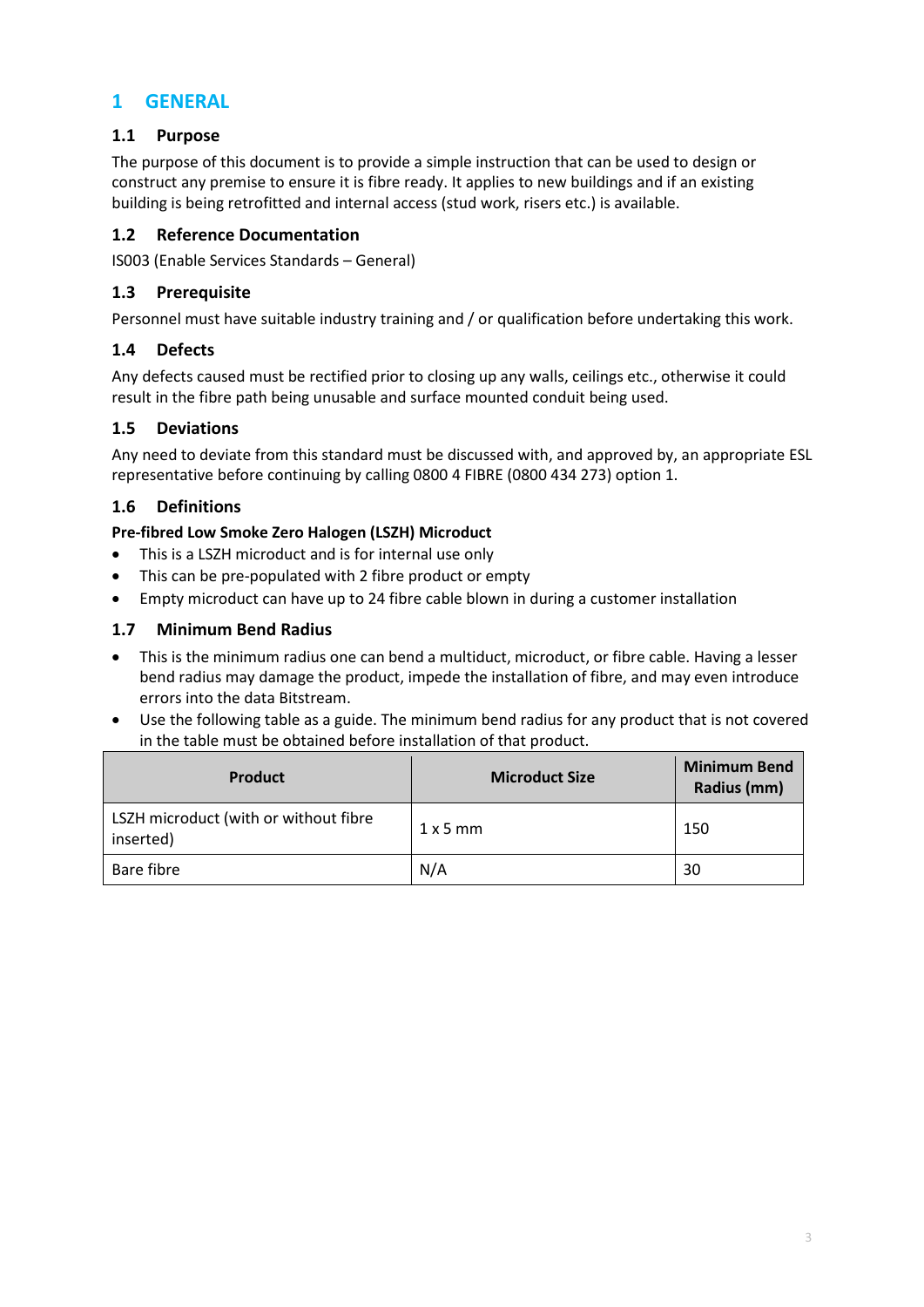## **1.8 Glossary**

| <b>Abbreviation</b> | <b>Terminology</b>                                        |
|---------------------|-----------------------------------------------------------|
| <b>CDP</b>          | <b>Central Distribution Point</b>                         |
| <b>CFP</b>          | <b>Common Fibre Point</b>                                 |
| ESL                 | Enable Services Ltd                                       |
| <b>ETP</b>          | <b>External Termination Point</b>                         |
| <b>LSZH</b>         | Low Smoke Zero Halogen                                    |
| <b>MDU</b>          | Multi Dwelling Unit                                       |
| <b>PVC</b>          | Polyvinyl Chloride (Plastic Conduit)                      |
| SDU                 | Single Dwelling Unit                                      |
| Service Lead-in     | Tube or duct running from the premise boundary to the ETP |
| U.V.                | Ultra Violet (solar Radiation)                            |

## **1.9 Fibre Products Materials List**

| <b>Enable Part</b><br><b>Number</b> | <b>Product</b>                                                                                                                       | View |
|-------------------------------------|--------------------------------------------------------------------------------------------------------------------------------------|------|
|                                     | <b>LSZH Microduct</b><br>Low Smoke Zero Halogen 3.5 / 5 mm microduct<br>with inner silicon coating                                   |      |
| 10592                               | LSZH Microduct pre-cabled with 2-fibre product                                                                                       |      |
| 10689                               | Wall box, 1525, 24 splices, Indoor & Outdoor,<br>150 mm long by 250 mm wide by 130 mm deep<br>This CDP is used for 3 to 12 Premises  |      |
| 10690                               | Wall box, 3030, 96 splices, Indoor & Outdoor,<br>300 mm long by 300 mm wide by 130 mm deep<br>This CDP is used for 13 to 24 Premises |      |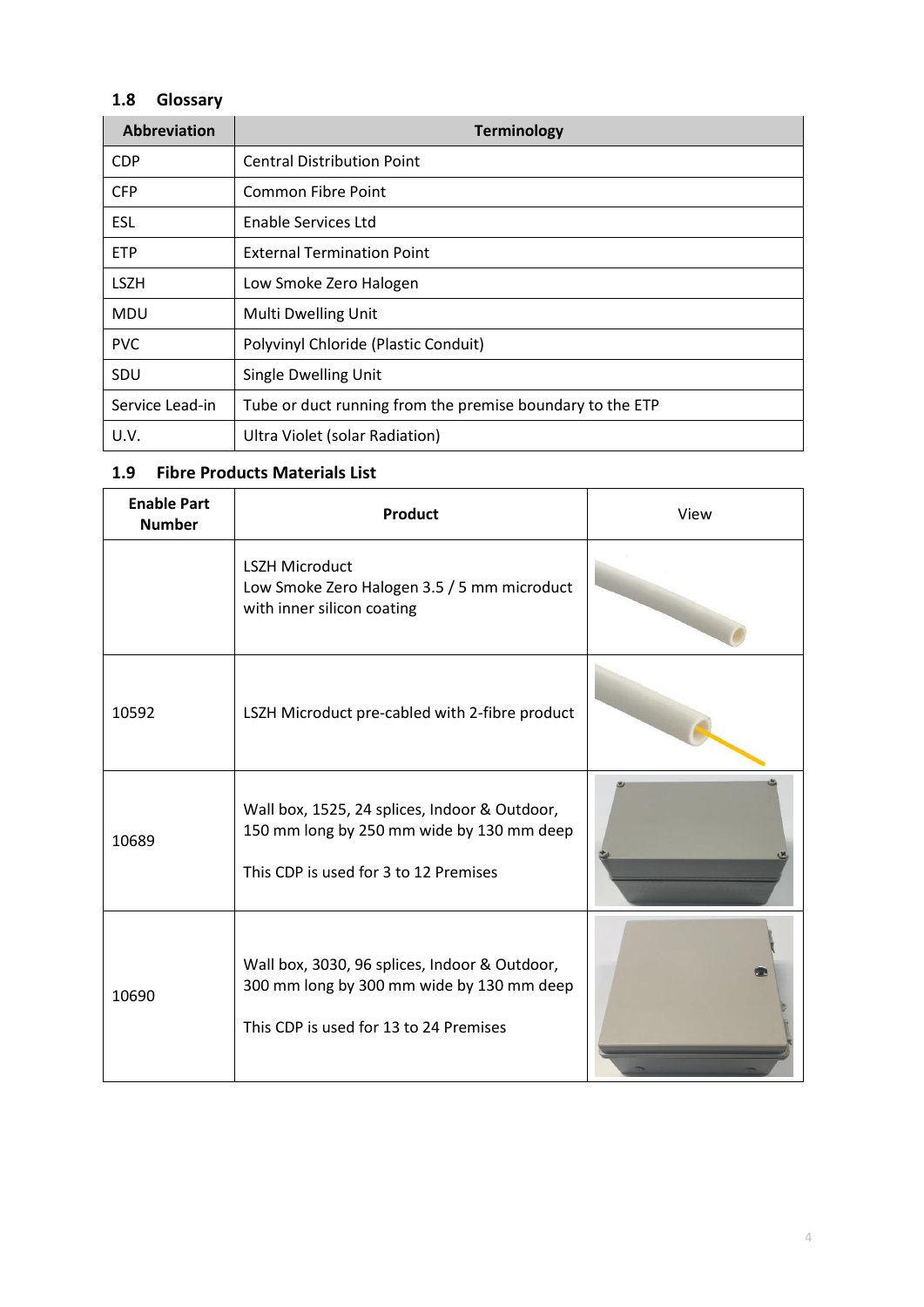## **1.10 Scope**

This is an opportunity to install fibre during the build or retrofit-out stage to avoid disruption later, during the connection phase. For all types of premise, the intent is for pre-fibred LSZH tube to be installed from a common point to each premise within an MDU and from the Lead-in, meeting the premise, to the home media panel or communications panel in an SDU. This will simplify future installations.

This document will cover 2 premise types, MDU and SDU.

### **1.10.1 MDU**

The installation of fibre in a low rise or high rise MDU from a Central Distribution Point (CDP) either in an internal common area, such as a comms room or basement garage, or mounted on an external wall, where no internal area is available.

If the MDU is spread across multiple buildings, then each building will follow the same process. It is not advisable to install LSZH microduct between buildings.

Each tenancy will be fed from a CDP located in an internal common area or an external wall, using a single, pre-fibred LSZH microduct.



#### **NOTE:**

If tenancy feeds are run externally, then they will need to be inside U.V. resistant conduit to protect the LSZH from the elements.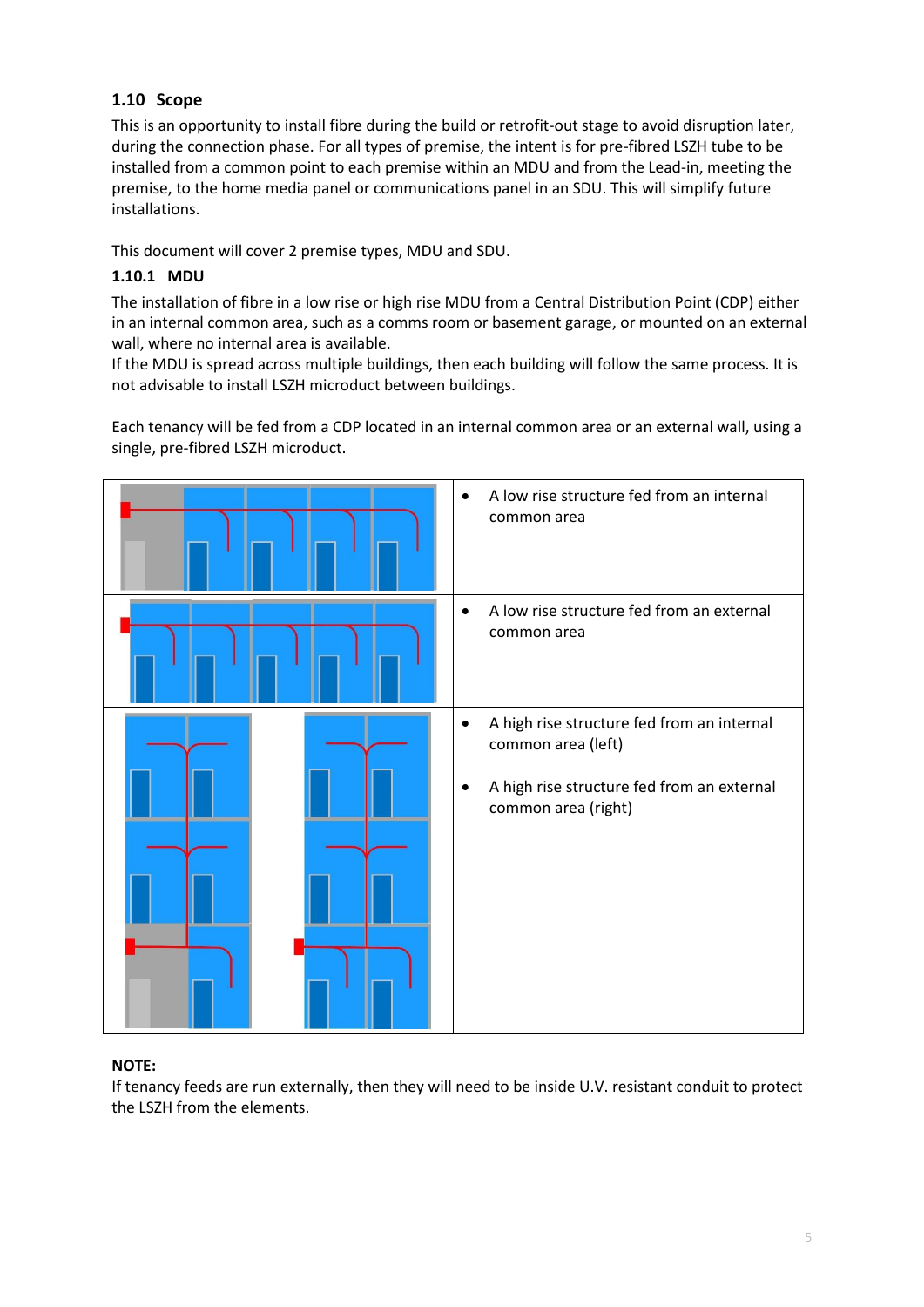#### **1.10.2 SDU**

The installation of fibre in a SDU from the External Termination Point (ETP) to the home media panel, ITP, in a residential premise or communication panel in a business premise.

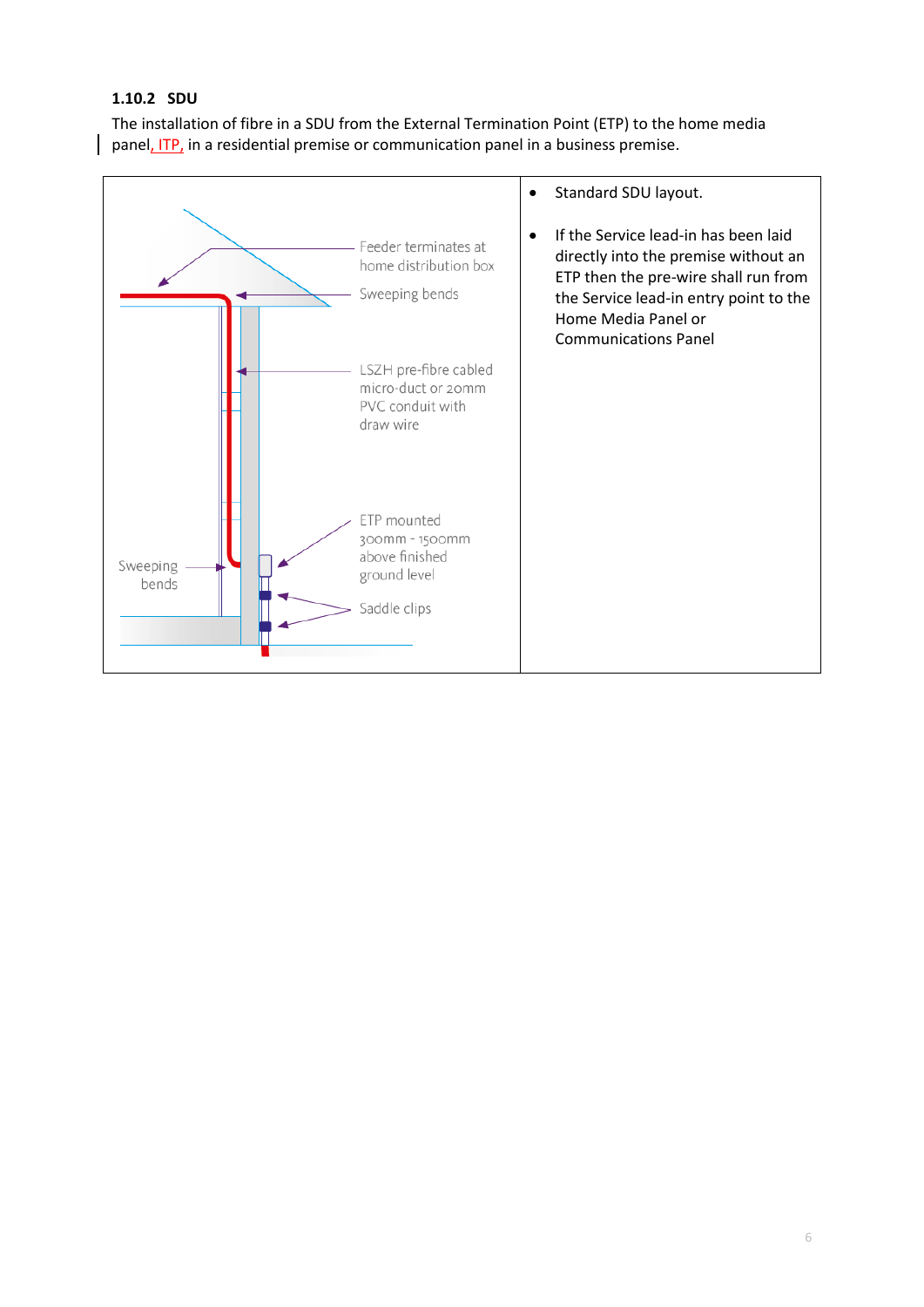## **2 INSTALLATION DETAIL**

## **2.1 General**

The preferred product is a pre-fibred Low Smoke Zero Halogen (**LSZH**) microduct that can be easily run through internal cavities. The microduct has a thin wall which can kink very easily, therefore it must be handled accordingly with the number of bends kept as low as possible. You must also adhere to the minimum bend radius as discussed in **Section 1.7.**

If the product is incorrectly installed it may adversely affect the delivery of the fibre, rendering the installation unusable.

Ideally the product will be run inside walls where it will require little further protection. If run under floors, in ceilings, or vertical risers, it may need to be inside suitable conduit.

The maximum distance for this product is 250 m. This may need to be taken into consideration when planning routes.

#### **2.1.1 Attaching LSZH Microduct**

LSZH microduct is easily crushed. For this reason extreme must be taken when using cable ties to hold or attach it. If cable ties were applied too tightly, the microduct could be crushed, which would damage any fibre inside, or make it impossible to blow a fibre cable through it.

Other methods for holding or attaching LSZH microduct both vertically and horizontally, are Velcro (19 mm or similar) and using insulation tape wrapped two or three times around. The microduct can even be attached to an existing cable.

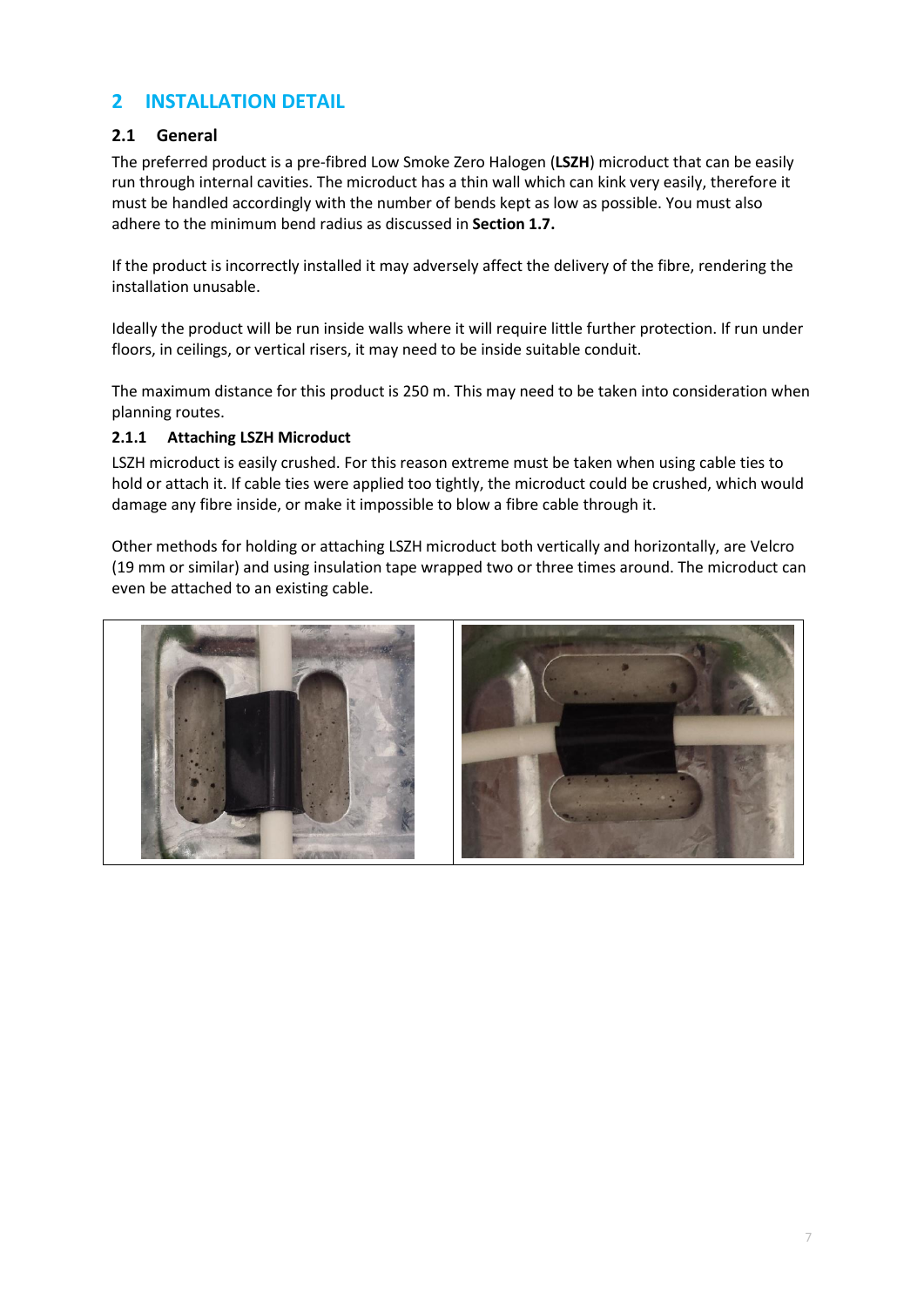### **2.1.2 Running Microduct Vertically**

The inner surface of LSZH microduct has a silicon coating to assist with fibre blowing. This is slippery and when microduct is run vertically, it can cause the fibre product to fall back down the microduct.

#### **It is imperative that the fibre product is secured at the top of the microduct run to ensure that it stays inside the microduct prior to running vertically.**



- Prior to running the pre-fibred microduct vertically, attach the fibre to the microduct using insulation tape
- This will stop the fibre cable sliding out of the microduct and ending up ending up in a pile at the bottom of the run
- Take care not to kink the fibre cable

**2.1.3 Internal Surface Mounting**

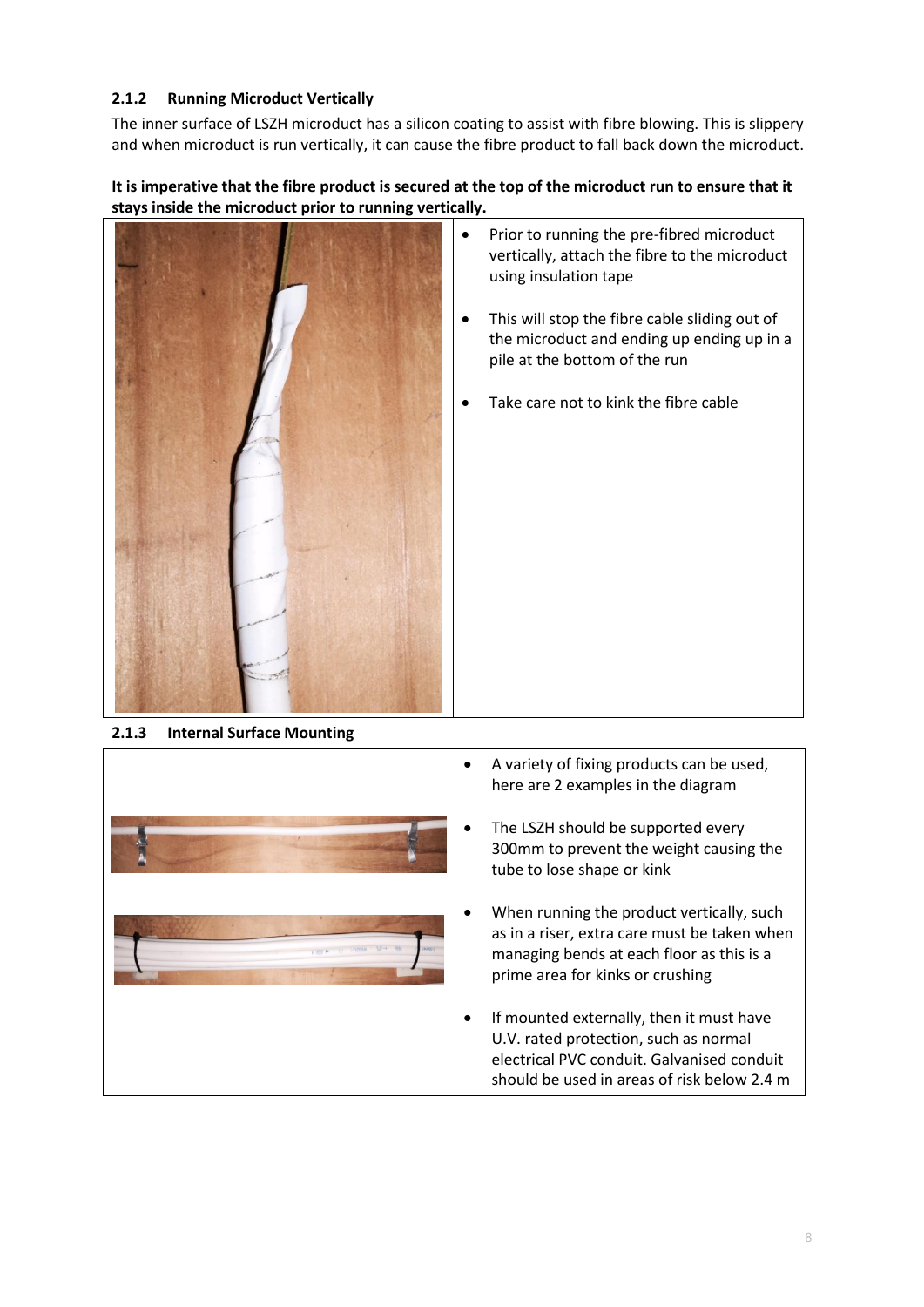## **2.2 Cable installation**

When running pre-fibred microducts through exposed walls (stud) then simple techniques can be used to ensure the integrity of the microduct remains:

- Drilling through the stud at a  $45^\circ$  angle
- Sweeping electrical bends to prevent damage

#### **2.2.1 Labelling**



- The pre-fibred microducts must be labelled using a permanent labelling system on both ends
- This is especially critical at the CDP

#### **2.2.2 Drilling**



• The drilling angle allows the pre-fibred microduct pass through without compromising the minimum bend radius

#### **2.2.3 Premise**

At the final position within the premise a standard electrical back box can be used to house the prefibred microduct. The microduct is passed through the box and a 2m coil is required to ensure sufficient fibre is available for later use.

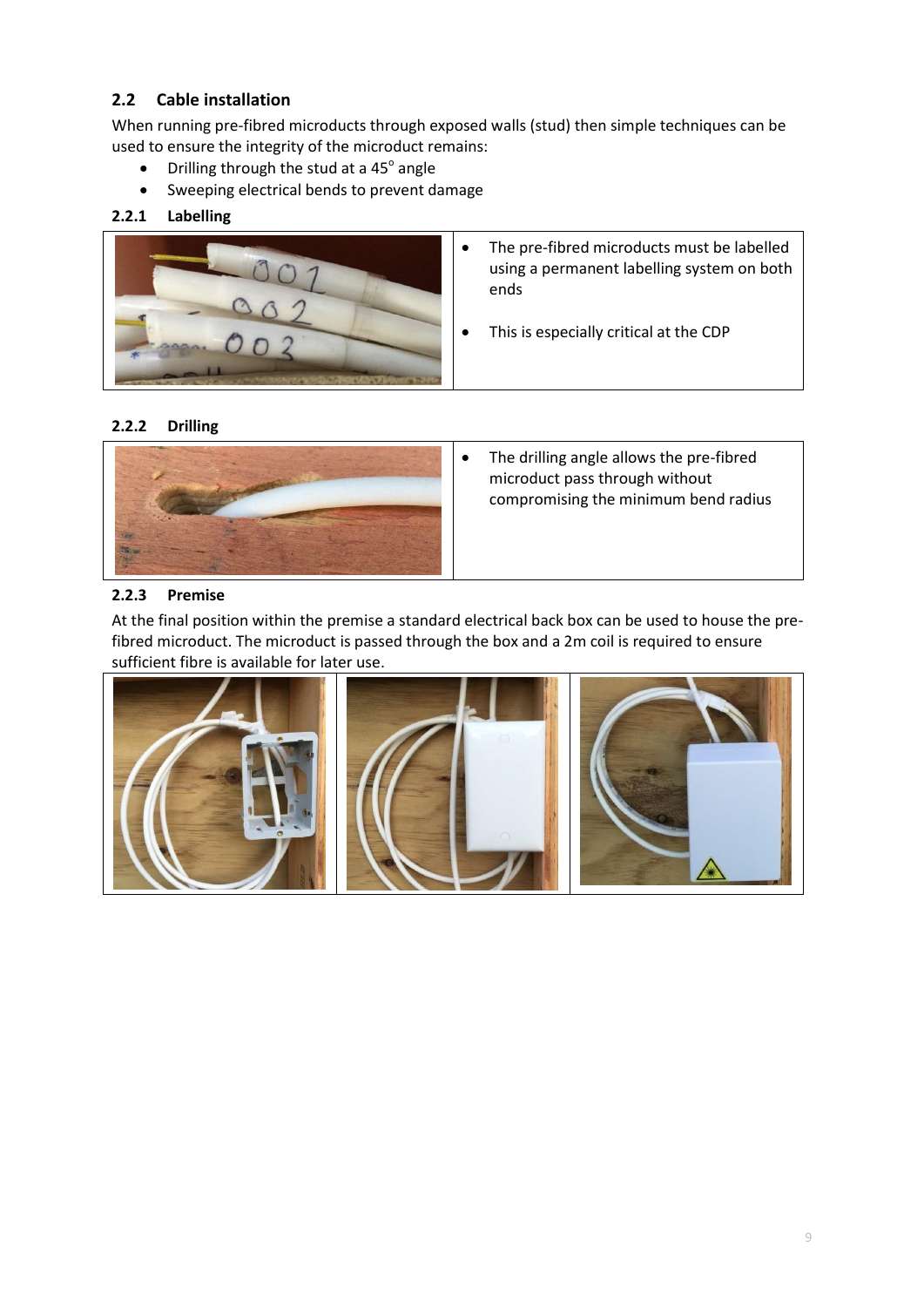## **2.2.4 Central Distribution Point (CDP)**

In the common area the pre-fibred microducts should be managed to prevent damage, or installed into a 30/30 or 15/25 fibre management box.

If a management box is used then microduct entry holes must be fitted with an appropriate gland to prevent vermin ingress.

A minimum length of 2m is required to ensure sufficient fibre is available for later use.



#### **2.2.5 Home Distribution Box (Residential) or Communications Panel (Business)**

In the Home Distribution Box or Communications Panel, the pre-fibred microduct should be managed to prevent damage by installing a standard electrical back box as seen in 2.2.3.